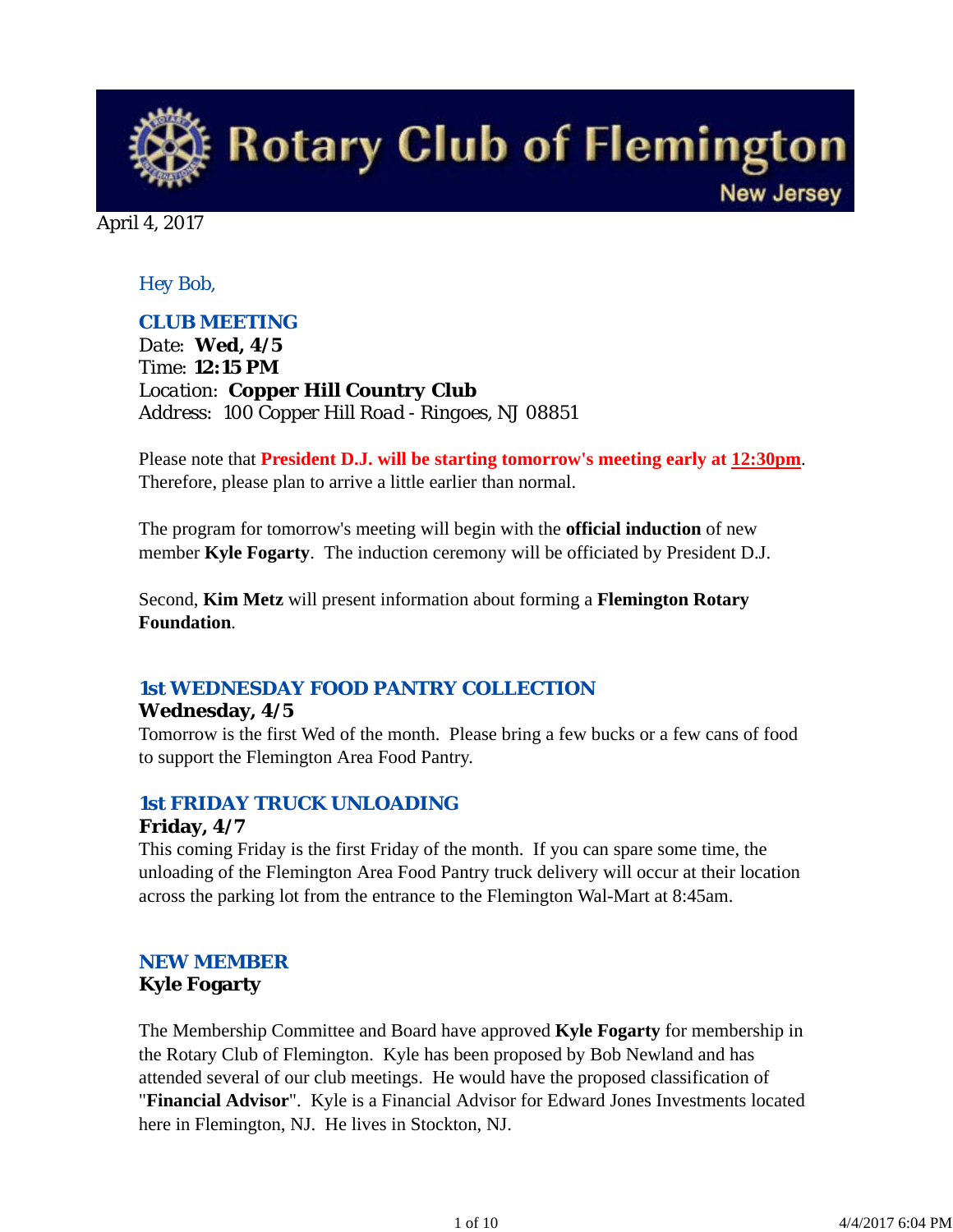## *PROPOSED NEW MEMBER* **Dianne Durland**

The Membership Committee and Board have approved **Dianne Durland** for potential membership in the Rotary Club of Flemington. Dianne has been proposed by Jim Davidson and has attended several of our club meetings. She would have the proposed classification of "**Community Banking**". She is the Assistant Vice President / Relationship Manager for Unity Bank located on Main Street in Flemington. She lives in Somerville, NJ. Dianne previously chaired the Young Entrepreneur Award Committee for the Bridgewater-Somerville Rotary Club. Her other activities include being an Ambassador for the H.C. Chamber of Commerce and being a Board Member of the Somerville Board of Education.

President D.J. will announce this information at the 3/29/2017 lunch meeting. Members have until the end of business on Wednesday, 4/5/2017 to submit a written objection to the board. If no objections are received, Dianne will be eligible for membership and will have her Orientation meeting scheduled.

## *BEYOND THE HUNT* **Article by Bob Newland**

You may recall, our fellow member Bob Newland and his wife Traci visited South Africa last year. When they returned from their trip they initiated a humanitarian project to restore a building at a foster home into a school. Through social media, networking and a generous grant from our Rotary District, they were able to complete the remodel by the end of the year. The Cornerstone foster home serves approximately 32 children. To read more about the project you can visit the link below. Bob also authored a magazine article that was published by the Lehigh Valley Chapter of Safari Club International in their 2016 Annual.

**Click Here** to view the article that Bob wrote. Very nice job, Bob!



### *9th Annual Rotary BARK IN THE PARK DOG WALK* **Sunday, June 4, 2017** Registration: **10:30am** Walk: **11:00am** to **2:00pm**

Location: **Flemington Boro Park** Address: 43 Park Avenue, Flemington, NJ 08822

Join your friends and neighbors for a great day of fun,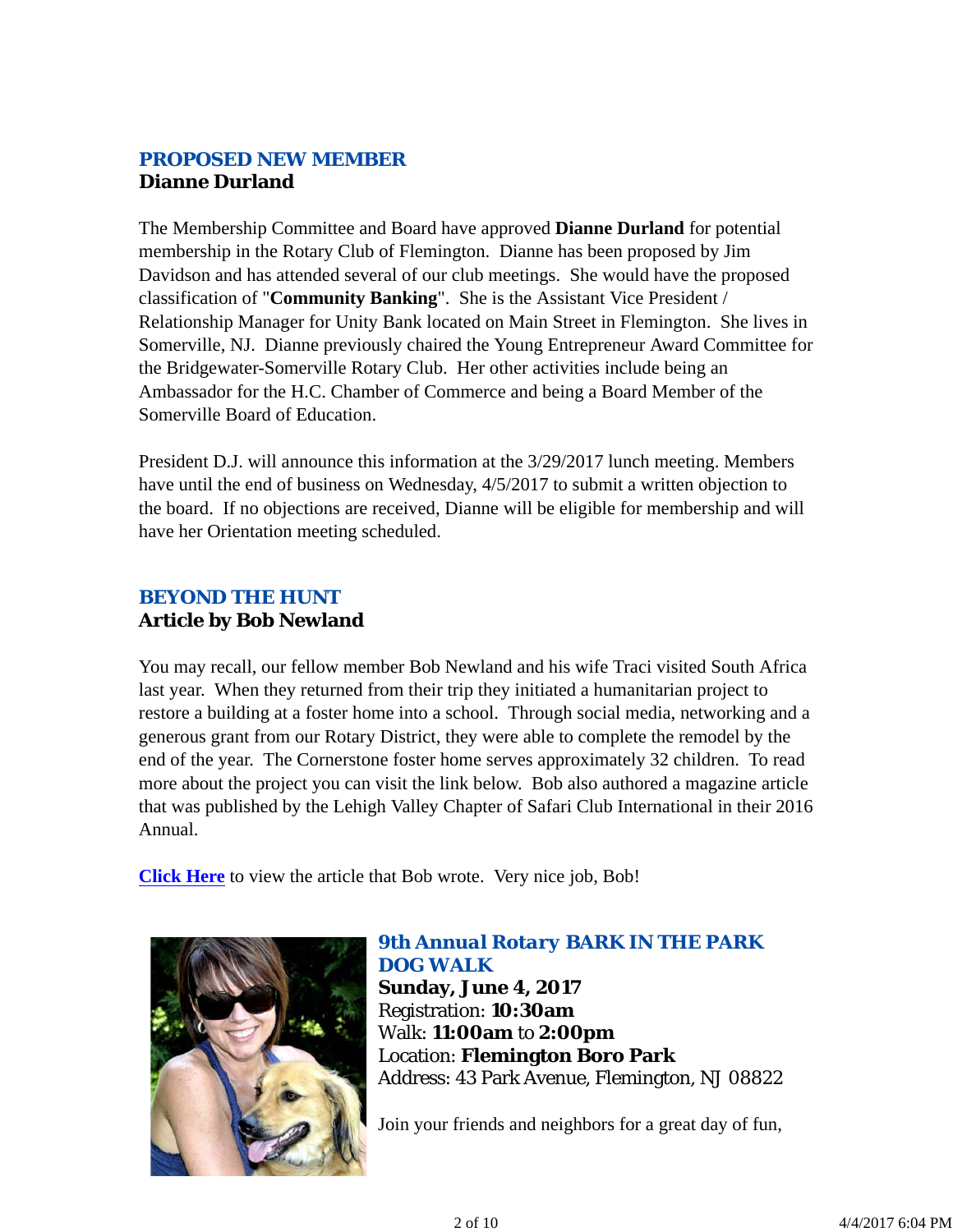

exercise and fellowship in Historic Downtown Flemington!

All net proceeds of the event go to Rotary Charities and local pet rescue organizations, especially **Animal Alliance**, a non-profit, volunteer-run pet adoption and spay/neuter outreach animal welfare organization.

You can also enjoy great food from several local restaurants (for people!), plus fabulous pet contests, including best pet costume and most photogenic pet, to name a few.

There will also be terrific live music from **SunDog**!

**Click Here** or visit www.FlemingtonRotaryNJ.org for more information, or click the links below to download the following event forms:

- **Walker Registration Form**.
- Event Brochure Coming Soon.
- **Sponsor Registration Form**.
- **Vendor Registration Form**.

### **Event Rules**:

- 1. We welcome well-mannered, friendly, non-aggressive dogs & pets.
- 2. Leashes are required (no longer than 6' & no retractable leashes, please).
- 3. Walk will take place rain or shine no refunds.
- 4. Dogs should wear current rabies tag or have proof of vaccination.
- 5. Limit 3 dogs per walker.
- 6. Scooping is required (bags provided).
- 7. Please stay on the sidewalks.

## *The 8th Annual*

*United Front Against Riverblindness Soiree* **Saturday, April 8, 2017** from **5:00** to **9:00 PM** Princeton United Methodist Church 7 Vandeventer Avenue - Princeton, NJ

The UFAR (United Front Against Riverblindness) will be holding their 8th Annual Soiree. The featured speaker will be Dr. William C. Campbell, winner of the 2015 Noble Prize for Medicine for proposing and confirming the very important application of the Merck drug Mectizan for control and elimination of riverblindness

Tickets are **\$100 per Adult** and **\$35 per Child / Student**. For additional information, or to register online, please visit www.riverblindness.org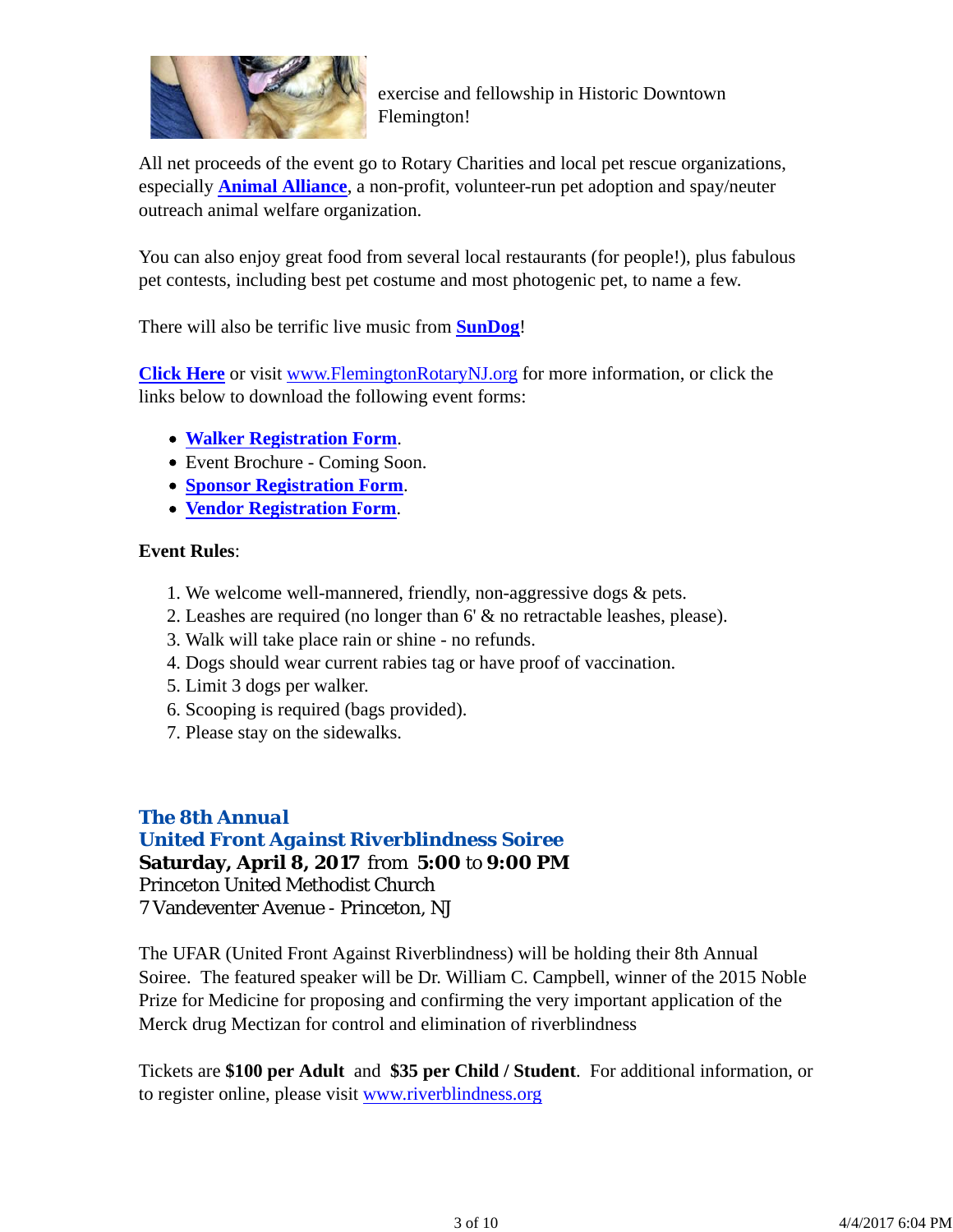UFAR is a nonprofit organization that has been involved since 2006 in collaborative efforts to control and eventually eliminated onchocerciasis also known as river-blindness in the Democratic Republic of Congo (DRC). The 'UFAR soirée' is our major annual fundraising event. It usually includes oral presentations, entertainment, and a dinner buffet featuring a variety of special national ethnic dishes contributed by several volunteers among the attendees, as well as special menu items ordered from local restaurants, i.e. Ethiopian and Indian.



### *The Flemington Rotary MEMBER DIRECTORY Is Updated on the Website*

A PDF copy of the Club Directory kept on the club website, located on the password protected "**Members Only**" page. To access this, simply goto **www.FlemingtonRotaryNJ.org** and click on "Members

Only" in the upper left. The page is password protected. If you do not have the password, simply email us and request it.

If you see any updates that need to be made (a change of address, email, phone number, something is not listed correctly, etc.), please email Sandy Clark and request any changes to be made. **Click Here** to generate an email to Sandy.



## *SPEAKERS & PROGRAMS BEING SOUGHT*

Mick Schaible is looking for some ideas for upcoming meeting programs and speakers. If you have any leads, please pass them onto Mick, who will follow-up to schedule the speaker.

**Click here** to generate an email directly to Mick.



# *HUNTERDON COUNTY CHAMBER OF COMMERCE*

As you know, the Rotary Club of Flemington is a member of the H.C. Chamber of Commerce. This enables all Rotarians the ability to attend a Chamber function as a "member". If someone asks you what your business is, you would explain that you are a member representing the Rotary Club of Flemington. **Click Here** to visit the Chamber website for a listing of upcoming events.

## *ROTARY DISTRICT 7510 NEWS*

**Click Here** to read the current news from our Rotary District 7510.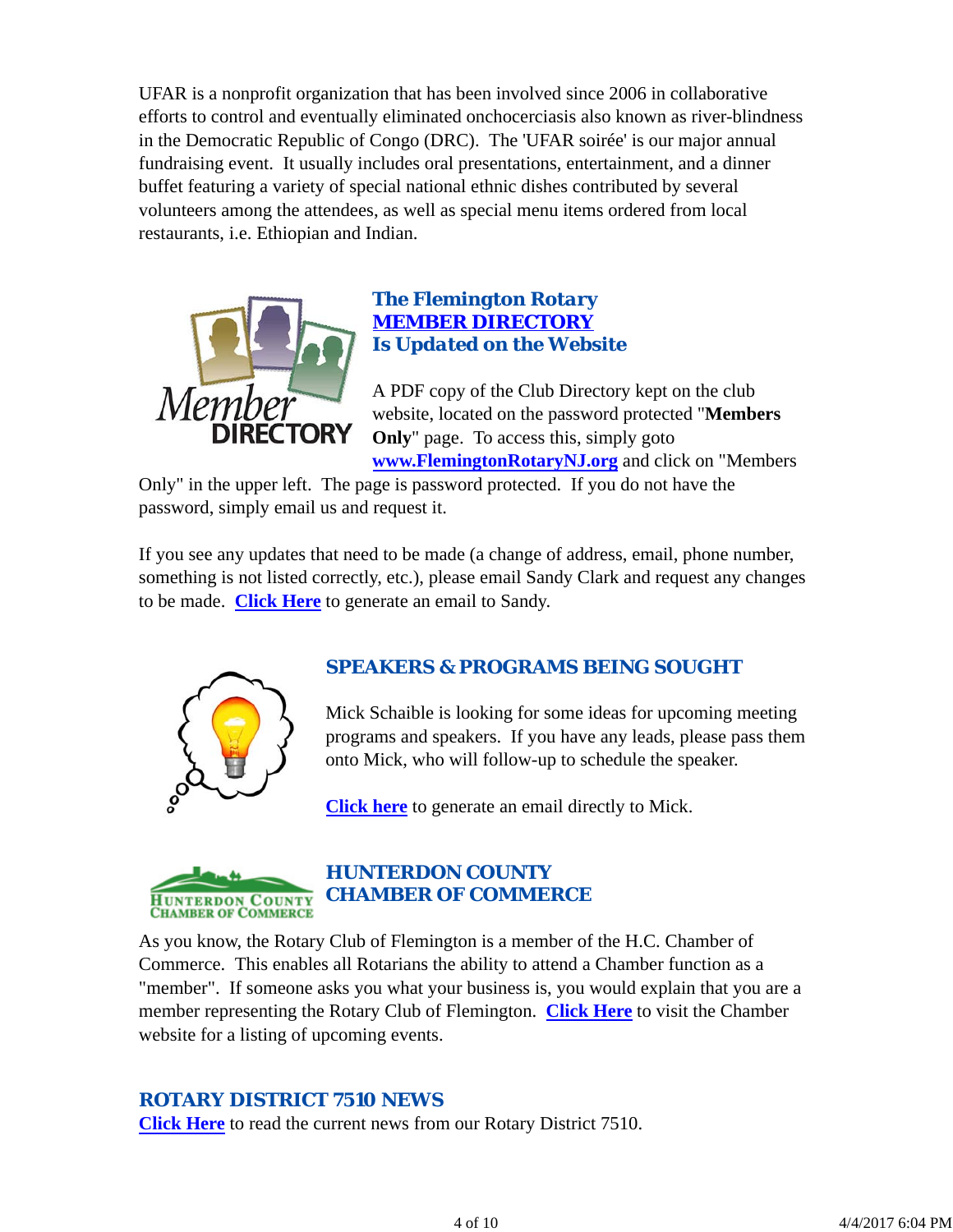## *UPCOMING DATES TO NOTE:*

Wed, 4/12: John Casey (Retired) - Armed Forces Heritage Museum Liaison Officer - Mr. Casey is working with the NJ Historical Association in the development of a museum to honor our country's military.

Wed,  $4/19$ : H.C.R.H.S. Jazz Combo (9 students + 1 instructor).

Wed, 4/26: Student Fiddlers from the Hunterdon Central Regional High School.

Wed, 5/03: Kim Metz: New Fundraiser Idea. Wed, 5/10: TBA. Wed, 5/17: TBA. Wed, 5/24: TBA. Wed, 5/31: H.C.R.H.S. Madrigal Girls Chorus.

**Next RCOF Board Meeting**: Tues, TBA at 5:30 PM. (Held bi-monthly). **Next Membership Meeting**: Wed, 4/12/2017 at 1:30 PM (Usually the 2<sup>nd</sup> Wed).

#### **Upcoming RCOF Club Events, Fundraisers, Fellowship Events, Etc**.:

6/4/17 (Sun): Bark In The Park (Dog Walk) TBA: Pedals for Progress Bicycle Collection

#### **Rotary District 7510 Events & Functions:**

5/5 to 5/7/17: District Conference at the Shawnee Inn 5/15/17: District Assembly 6/10 to 6/14/17: Rotary International Convention in Atlanta, Georgia 6/29/17: District Changing of the Guard

#### *COMMITTEE LIST:*

**Click Here** to download the listing of all current Club Committee's and its members.

### *"MEMBERS ONLY" WEBSITE:*

#### **Click Here for the Members Only section of the website to find:**

- 1) The "Membership Proposal Form" to propose a new member.
- 2) New Member Information.
- 3) An Online Copy of the Club Membership Directory.
- 4) A Link to All Photos Albums of the Club.

#### *ROTARY WEBSITE LINKS:*

Rotary International: **www.Rotary.org** Rotary District 7510: **www.RotaryNJ.org**

#### *NEARBY ROTARY CLUB MEETINGS:*

As A Rotarian, you are Welcome to attend a Rotary Club meeting anywhere in the world. Click here for the Rotary Club Locator App. Or see below for some local meetings: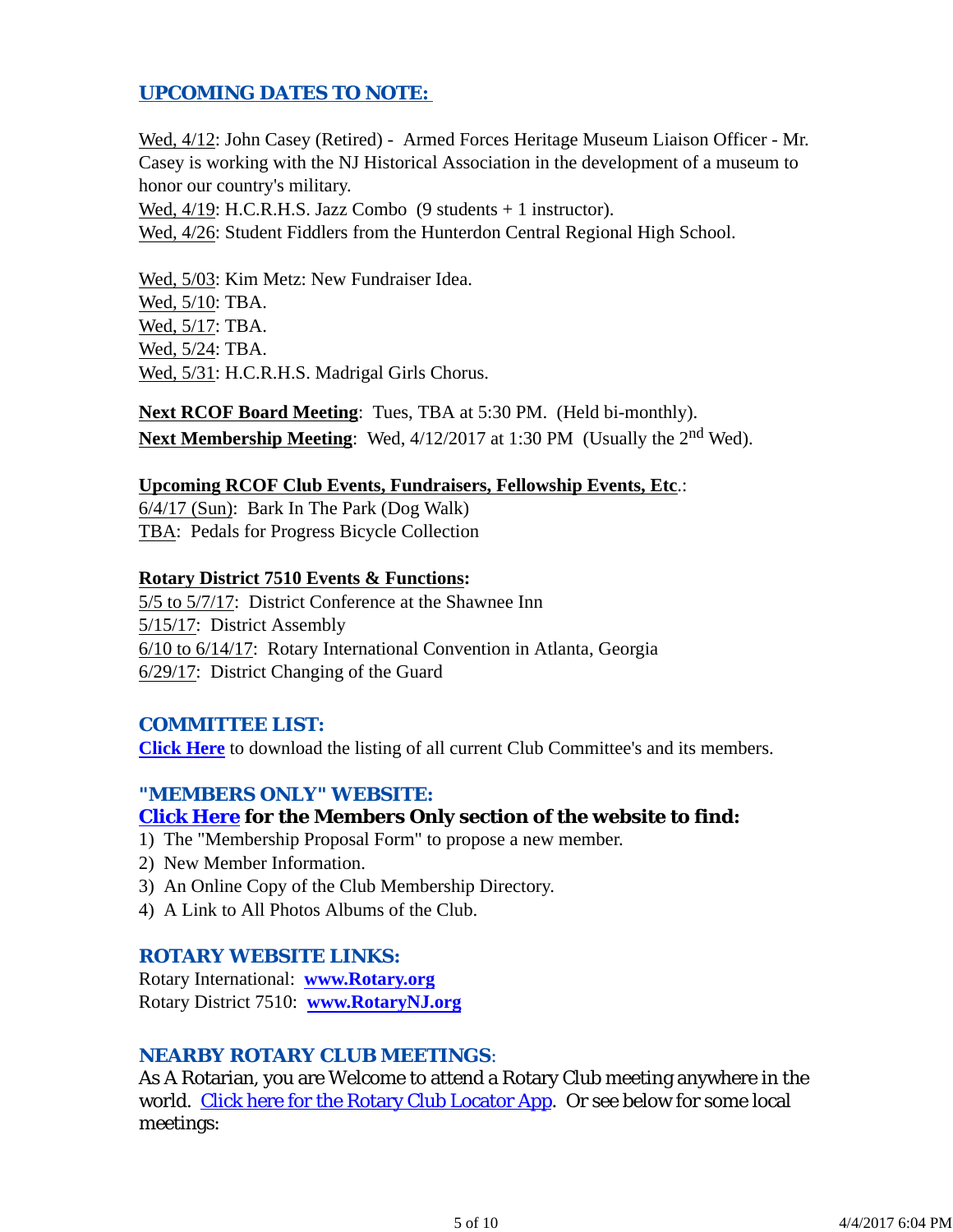### Mondays

**Lambertville/New Hope** (6:30 pm) - Lambertville Station Restaurant; 11 Bridge Street, Lambertville NJ 08530

**Piscataway** (12:15 pm) - Radisson Hotel; 21 Kingsbridge Road, Piscataway, NJ 08854

### Tuesdays

**Whitehouse** (12:15 pm) - Max's 22; 456 Route 22 West, Whitehouse Station, NJ 08889 **Princeton** (12:15 pm) - The Nassau Club; 6 Mercer Street, Princeton, NJ 08540 **Bridgewater-Bound Brook** (12:15 pm) - Arbor Glenn; 100 Monroe St, Bridgewater 08807

#### Wednesdays

**Branchburg Township** (7:30 am): Stoney Brook Grille; 1285 Route 28, North Branch, NJ 08876

**Flemington** (12:15pm): Copper Hill Country Club; 100 Copper Hill Road, Ringoes, NJ 08851

**Hillsborough Township** (6:15 pm): Pheasant's Landing; 311 Amwell Road (Rt. 514), Hillsborough, NJ 08844

#### Thursdays

**Clinton Sunrise** (7:30 am): Clinton Fire Department; New Street, Clinton, NJ 08809 **Somerville/Bridgewater** (12:15 pm): Bridgewater Manor; 1251 US Highway 202/206, Bridgewater, NJ 08807

**Trenton** (12:15 pm): Freddie's Tavern; 12 Railroad Avenue, West Trenton, NJ 08628

#### Fridays

**North Hunterdon** (12:15 pm): Beaver Brook County Club; 25 County Club Drive, Annandale, NJ 08801

**Princeton Corridor** (12:15pm): Hyatt Regency; 102 Carnegie Center, Rt. 1 North, Princeton, NJ 08540

#### eClub

**Rotary eClub of Hunterdon Horizon**: View website for meetings or online makeups.

# RI President's Call for Action in **2016-2017**: **"Rotary Serving Humanity"**

## **Rotary Club of Flemington - Our 93rd Year**

Founded October 3, 1923 \* Charter #1529 \* District 7510

| Club President     | Daniel James "D.J." Wright |
|--------------------|----------------------------|
| President-Elect    | Kim Metz                   |
| Secretary          | <b>Karen Widico</b>        |
| Treasurer, General | <b>Bob Newland</b>         |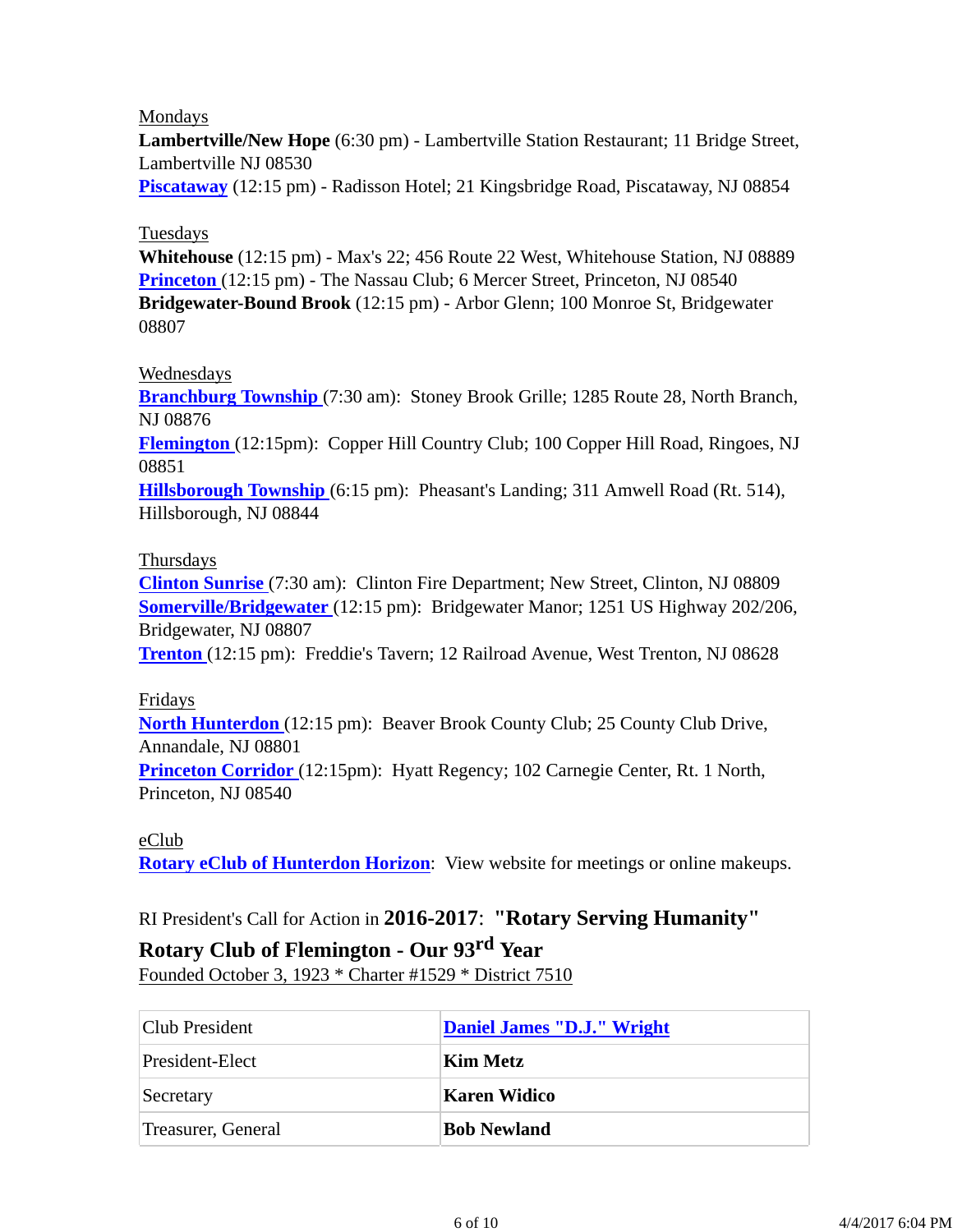| Treasurer, Lunch                         | <b>Michael Goodwin</b>                            |
|------------------------------------------|---------------------------------------------------|
| <b>Board Member</b>                      | Mick Schaible (immediate Past-President)          |
| <b>Board Member</b>                      | <b>Sandy Clark</b>                                |
| <b>Board Member</b>                      | <b>Joe Ziegler</b>                                |
| Sergeant-at-Arms                         | <b>Ken Skowronek</b>                              |
| R.I. President                           | <b>John F. Germ</b> (Chattanooga, Tennessee, USA) |
| District Governor (DG)                   | <b>Charles Minton</b> (Union, NJ)                 |
| District Governor Elect (DGE)            | <b>Bob Zeglarski</b> (Roselle-Rosselle Park)      |
| District Governor Nomimee (DGN)          | John Shockley (Hillsborough)                      |
| <b>Assistant District Governor (ADG)</b> | <b>Albert Varga</b> (Lambertville-New Hope)       |

Club Meetings: **Wednesday, 12:15 pm, Copper Hill Country Club** 100 Copper Hill Road, Ringoes 08551



*MISSION STATEMENT*: The mission of Rotary International is to assist and guide Rotarians and Rotary clubs to accomplish the Object of Rotary to ensure Rotary's continuing relevance and to help build a better world, emphasizing service activities by individuals and groups that enhance the quality of life and human dignity, encouraging high ethical standards, and creating greater understanding among all people to advance the search for peace in the world.

**THE OBJECT OF ROTARY:** The object of Rotary is to encourage and foster the ideal of service as a basis of worthy enterprise and, in particular, to encourage and foster: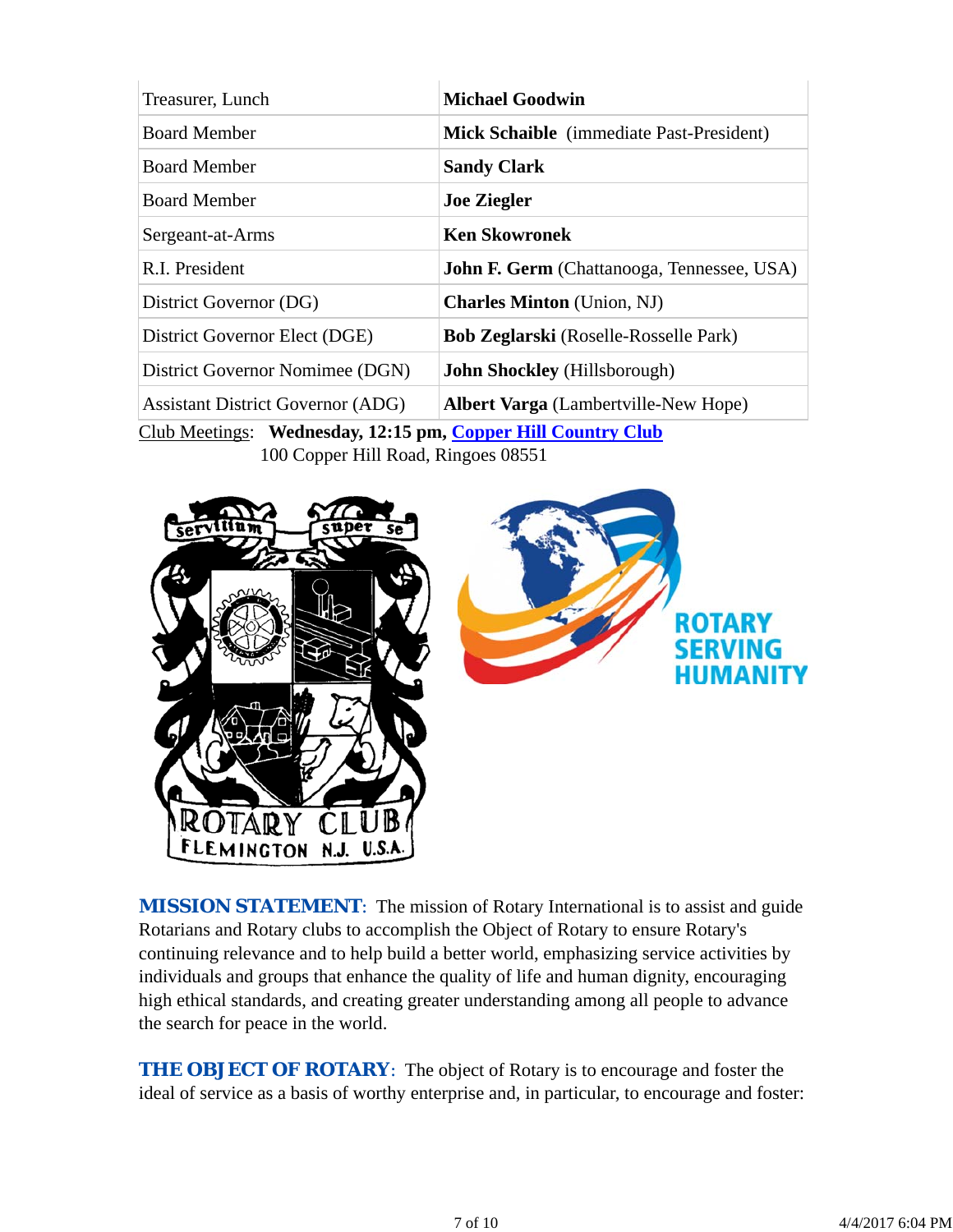**1st**: The development of acquaintance as an opportunity for service;

**2nd**: High ethical standards in business and professions, the recognition of the worthiness of all useful occupations, and the dignifying of each Rotarian's occupation as an opportunity to serve society;

**3rd**: The application of the ideal of service in each Rotarian's personal, business and community life;

**4th**: The advancement of international understanding, goodwill, and peace through a world fellowship of business and professional persons united in the ideal of service.

### **THE 4-WAY TEST:** "Of the things we think, say or do:

**1st**: Is it the Truth?

2<sup>nd</sup>: Is it Fair to all concerned?

**3rd**: Will it build goodwill and better friendships?

**4th**: Will it be beneficial to all concerned?"

## *ROTARY's AVENUE'S OF SERVICE*:

**1)** Through **Club Service**, we have fun, build lasting friendships, and make sure that our club runs well.

**2)** Through **Vocational Service**, we volunteer our professional skills to serve others and promote integrity in everything we do.

**3)** Through **Community Service**, we address local needs and work with our community to bring lasting improvements.

**4)** Through **International Service**, we meet humanitarian needs around the globe and promote world understanding and peace.

**5)** Through **Youth Service**, we work with young people to help them become the next generation of leaders, visionaries, and peacemakers.

# **2016-2017 CLUB MEMBER ROSTER Rotary Club of Flemington, NJ**

Current Number of Members: 41

| Rotarian                     | <b>Member Since</b> | <b>Classification</b>                    |
|------------------------------|---------------------|------------------------------------------|
| Black, Bruce B.              | 2007                | <b>Health and Fitness</b>                |
| Bohler, Herbert C. (Herb)    | 1977                | <b>Specialty Advertising</b>             |
| <b>Boynton, Adam</b>         | 2016                | <b>Church / Social Services</b>          |
| Chittenden, Robert L. (Bob)  | 2003                | M.E.F.P. Consulting Engineering          |
| Clark, Arthur L. (Sandy)     | 1987                | Printing                                 |
| Davidson, James G. (Jim)     | 2002                | <b>Rubber Products</b>                   |
| del Campo, Ann               | 2016                | <b>Scientist &amp; Farmer</b>            |
| Ferrari, Frederick J. (Fred) | 1964                | Orthodontia                              |
| Fisher, Charles H. (Charlie) | 1961                | <b>Funeral Services</b>                  |
| Fisher, Thomas H. (Tom)      | 2012                | <b>Property &amp; Casualty Insurance</b> |
| <b>Fogarty, Kyle</b>         | 2017                | <b>Financial Advisor</b>                 |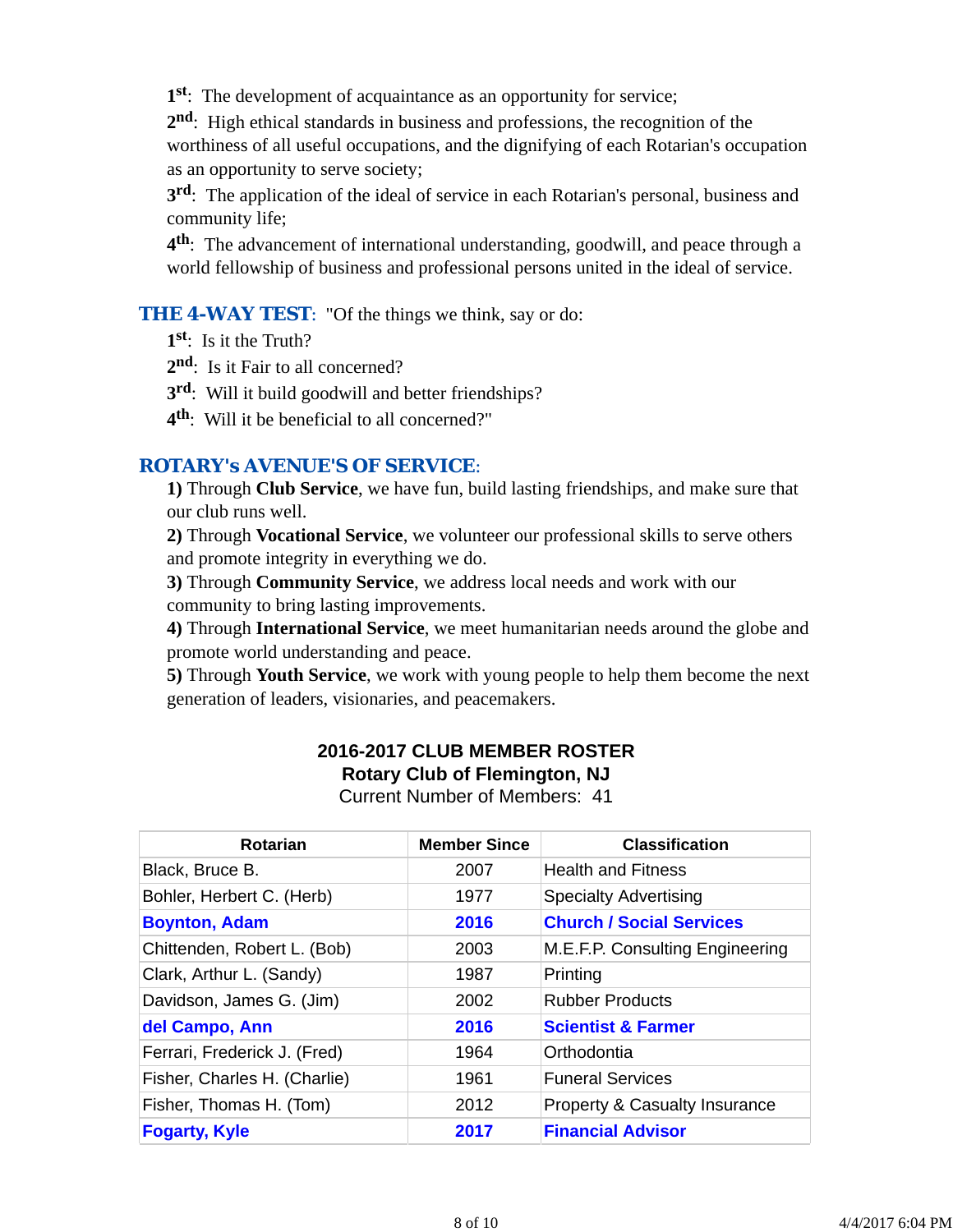| <b>Goodwin, Michael S.</b>             | 2016 | <b>Youth Development</b>          |
|----------------------------------------|------|-----------------------------------|
| Harrison, Jeffrey (Jeff)               | 1996 | Psychotherapy                     |
| <b>Hyatt, Frederic D. Hyatt (Fred)</b> | 2017 | <b>Retired - Aerospace</b>        |
| Kamnitsis, Christopher P. (Chris)      | 2001 | <b>Financial Planning</b>         |
| <b>King, Linda</b>                     | 2017 | <b>Grant Writing</b>              |
| <b>Kritharis, Nikolaos (Nik)</b>       | 2016 | <b>Dentistry</b>                  |
| Liebross, Ira                          | 1997 | <b>Family Medicine</b>            |
| Loew, Darren                           | 2002 | <b>Orthodontics</b>               |
| Martin, Teresa (Terry)                 | 1993 | Solid Waste/Recycling             |
| Mazujian, Harry                        | 2004 | Clergy                            |
| McWilliams, Nancy                      | 1992 | Psychotherapy                     |
| Metz, Kim                              | 2007 | <b>Technical Education</b>        |
| Muller, George D.                      | 1964 | <b>Cut Glass Manufacturing</b>    |
| Newland, Robert D. (Bob)               | 1998 | Insurance                         |
| Ownes, Terry M.                        | 1987 | <b>Floor Covering</b>             |
| Phelan, Christopher J. (Chris)         | 2009 | <b>Chamber Of Commerce</b>        |
| Randolph, R. Wayne                     | 1982 | <b>Veterinary Medicine</b>        |
| Ruberto, Johanna S.                    | 2016 | <b>High School Administration</b> |
| Schaible, R. Michael (Mick)            | 1998 | <b>Appraisal Services</b>         |
| Skowronek, Kenneth J. (Ken)            | 1994 | <b>Family Law</b>                 |
| Sollner, Richard F. (Dick)             | 1962 | Air Transportation                |
| Stothoff, Richard H. (Dick)            | 1966 | <b>Sanitary Engineering</b>       |
| Vera, Allan S.                         | 2016 | <b>Investment Advisor</b>         |
| Widico, Karen A.                       | 1997 | <b>Public Health Services</b>     |
| Williams, Gwen                         | 1991 | Purchasing/Manufacturing          |
| Wise, Robert (Bob)                     | 1992 | <b>Hospital Administration</b>    |
| Woske, Harry                           | 1977 | Cardiology                        |
| Wright, Daniel J. (D.J.)               | 2003 | <b>Funeral Services</b>           |
| Ziegler, Joseph E. (Joe)               | 1988 | <b>Investment Advisor</b>         |
| Zullo, John J. (Johnnie)               | 1987 | <b>Chemical Engineering</b>       |

Yours in Rotary Service! Bob Chittenden

**Rotary Club of Fleminton, NJ** PO Box 751 - Flemington, NJ 08822 www.FlemingtonRotaryNJ.org

Providing "Service Above Self" Since 1923